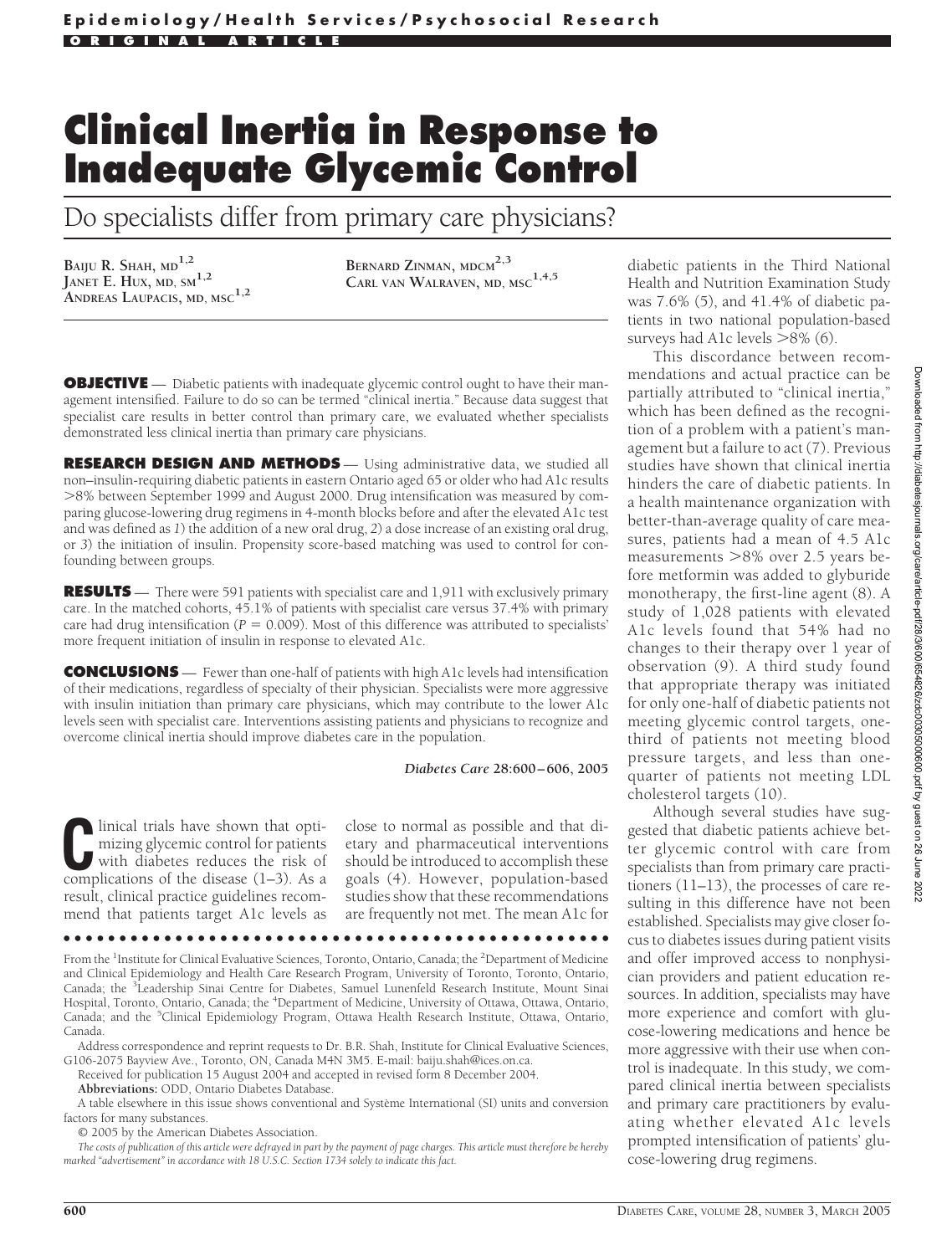#### **RESEARCH DESIGN AND METHODS**

## Data sources

We used several administrative databases detailing health service utilization in Ontario, Canada. Data included hospitalization records, physician billing claims, and records of prescriptions filled under the provincial drug formulary, which pays much of the cost of medications for all residents aged 65 or older. Prescription data include medication strength, the number of pills dispensed, and prescription duration. All drugs paid for are recorded, including those with clinically restricted access or on special dispensation.

The Ontario Diabetes Database (ODD) identifies people diagnosed with diabetes and has been validated against chart review (14). Although it does not differentiate between types of diabetes, the overwhelming majority of diabetic patients in the population have type 2 diabetes (15).

The Database of Laboratory Tests in Eastern Ontario (DOLTEON) records test results between September 1999 and August 2000 in eastern Ontario, an area containing 1.1 million adults (16). The database captures all but three hospital and private laboratories in the region and, therefore, includes 97% of all in- and outpatient test results. Individuals were linked deterministically between databases.

# Patient selection

Eligible patients from the ODD were those aged  $\geq 65$  years who had had diabetes for at least 1 year on 1 September 1999 and who lived in eastern Ontario. Records in the physician billing claims database may not be complete for practitioners affiliated with the medical school in the city of Kingston, so patients who lived in Kingston and the five surrounding counties at the time of their A1c test were excluded.

From the eligible patients, those who had A1c levels of 8% or higher were selected. Patients who died within 120 days of the test were excluded. For patients with multiple elevated A1c results, the first was selected.

# Time periods

For each patient, two time periods were defined: the "pretest period," comprising

the 4th through 1st months before the elevated A1c test, and the "posttest period," comprising the month of the test through the 3rd month after the test. For example, for a patient whose elevated A1c test was in April 2000, the pretest period was December 1999 to March 2000, while the posttest period was April 2000 to July 2000.

## Patient assignment

Physician claims for ambulatory visits were examined for each patient during his or her posttest period, excluding claims during hospitalizations or emergency room visits. Patients with at least one claim submitted by an endocrinologist, internist, or geriatrician were defined as having received "specialist care." Of the remaining, those with at least one claim from a family physician or general practitioner were defined as having received "primary care." The remaining patients received no care in the posttest period and were therefore omitted. Care received in the pretest period was not considered because only visits in the posttest period provided an opportunity to respond to the elevated A1c. Limitations in coding of the administrative data prevented comparisons between subspecialties.

In Canada, internists and geriatricians are specialists and do not provide primary care. Any primary care physician can refer patients to any specialist, but patient self-referral is not permitted. The clinical circumstances prompting specialist referral and the extent of primary care involvement in diabetes management once specialist care has begun varies widely, depending on individual patient and physician preferences.

# Outcome definitions

We anticipated that patients with A1c lev $els > 8\%$  ought to have had intensification of their drug regimen between the preand posttest periods in response. Using the prescription database, we determined for each patient and in each month the maximum daily dose of each oral glucoselowering drug taken and whether the patient was taking insulin. Patients taking insulin in the pretest period were excluded because changes to the insulin dose could not be measured with the available data. For the remaining patients, three outcomes were measured: *1*) the addition of a new oral glucose-lowering drug in the posttest period not taken in the pretest

period, *2*) an increase in the maximum daily dose of an oral glucose-lowering drug between the pre- and posttest periods, and *3*) the initiation of insulin in the posttest period. The primary outcome of drug intensification was defined as at least one of these three outcomes.

# Variable definitions

A number of potential confounders that could influence both the receipt of specialist care and the likelihood of drug intensification were identified. Age, sex, and duration of diabetes (dichotomized at 5 years) were determined from the ODD. The A1c level was determined from the DOLTEON. The prescription database indicated whether patients were eligible for specific reimbursement programs for residents of long-term care facilities and for low-income earners (annual income 16,108 CAD [Canadian dollars] for individuals or 24,175 CAD for couples). Rural residence was determined by linking each patient's postal code to census data.

We measured comorbidity, diabetes complications, and other potential confounders from the hospitalization, physician claims, and prescription databases. These variables, measured for 1 year before the elevated A1c test, were hospitalization for any reason; hospitalization for each of cardiovascular disease, cardiovascular intervention, or hypo- or hyperglycemia; retinal photocoagulation treatment; the number of emergency room visits; the number of ambulatory visits to all physicians; the number of different drugs received (17); the number of capillary glucose test strips received; and prescriptions for each of oral corticosteroids, thyroid agents, or nitrates.

## Statistical analysis

An individual's propensity score is defined as their predicted probability of one exposure versus another; in this case, specialist versus primary care (18). It is derived using logistic regression, modeling exposure against the potential confounding variables without any consideration of the outcomes. Individuals with the same propensity score share the same multivariate distribution of covariates on average, so differences in the observed exposure between them mimic randomization in a clinical trial. An iterative structured approach was used to construct a nonparsimonious propensity score model predicting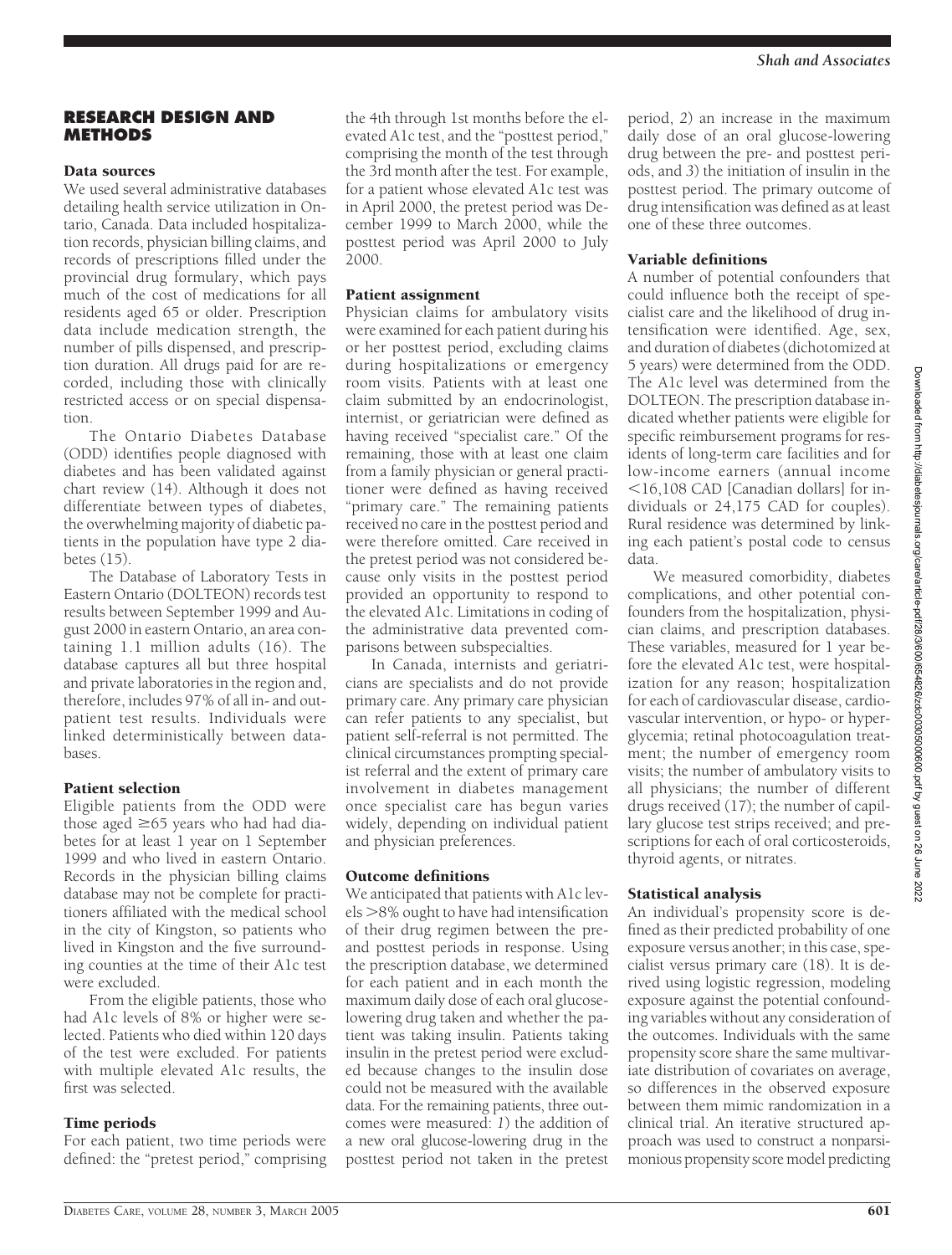

Figure 1—*Allocation of patients to the specialist and primary care exposure groups.*

specialist care (19). Adequacy of the model was determined by verifying the balance of the covariates between exposure groups within quintiles of the propensity score. Interaction and nonlinear terms were added to the model until covariate balance was achieved.

A greedy algorithm was used to match specialist patients to primary care patients on the logit of the estimated propensity score, using calipers with a width of  $0.6 \times$ the pooled standard deviation (20). Patients who could not be matched were removed. Baseline variables were compared between the two cohorts with paired *t* test for continuous variables and McNemar's test for categorical variables. The proportion of patients with drug regimen intensification was compared between cohorts with McNemar's test. Each of the three components of the primary outcome was also examined separately. SAS statistical software version 8 (SAS Institute, Cary, NC) was used.

Glyburide and metformin are the first-line oral glucose-lowering drugs in the drug formulary. Drug intensification for patients already on maximal doses of these agents requires either insulin initiation or the addition of oral medications that are not provided as general formulary benefits, such as thiazolidinediones or  $\alpha$ -glucosidase inhibitors. Hence, these patients may be less likely to intensify their drug regimen than those on no medications, glyburide and metformin monotherapy, or submaximal doses of both. Therefore, we defined a second patient population including those with lessthan-maximum first-line drug regimens in the pretest period  $\left($  < 20 mg glyburide and/or 2,000 mg metformin daily, with no other glucose-lowering drugs). We repeated the analysis with a new propensity

score model to ascertain whether clinical inertia was less common for these patients for whom drug intensification was easier.

**RESULTS** — Of the 80,055 people with diabetes in eastern Ontario, 2,652 met the inclusion criteria (Fig. 1). A total of 591 patients received specialist care in the posttest period, whereas 1,911 received primary care; the remaining 150 patients received care from neither primary care physicians nor specialists and were excluded. The baseline characteristics of the two groups included are presented in Table 1. The groups differed on many important variables, including age, diabetes duration, and comorbidities.

A nonparsimonious propensity score model to predict specialist care was constructed using all of the variables from Table 1, and matched cohorts of patients receiving specialist and primary care were cre-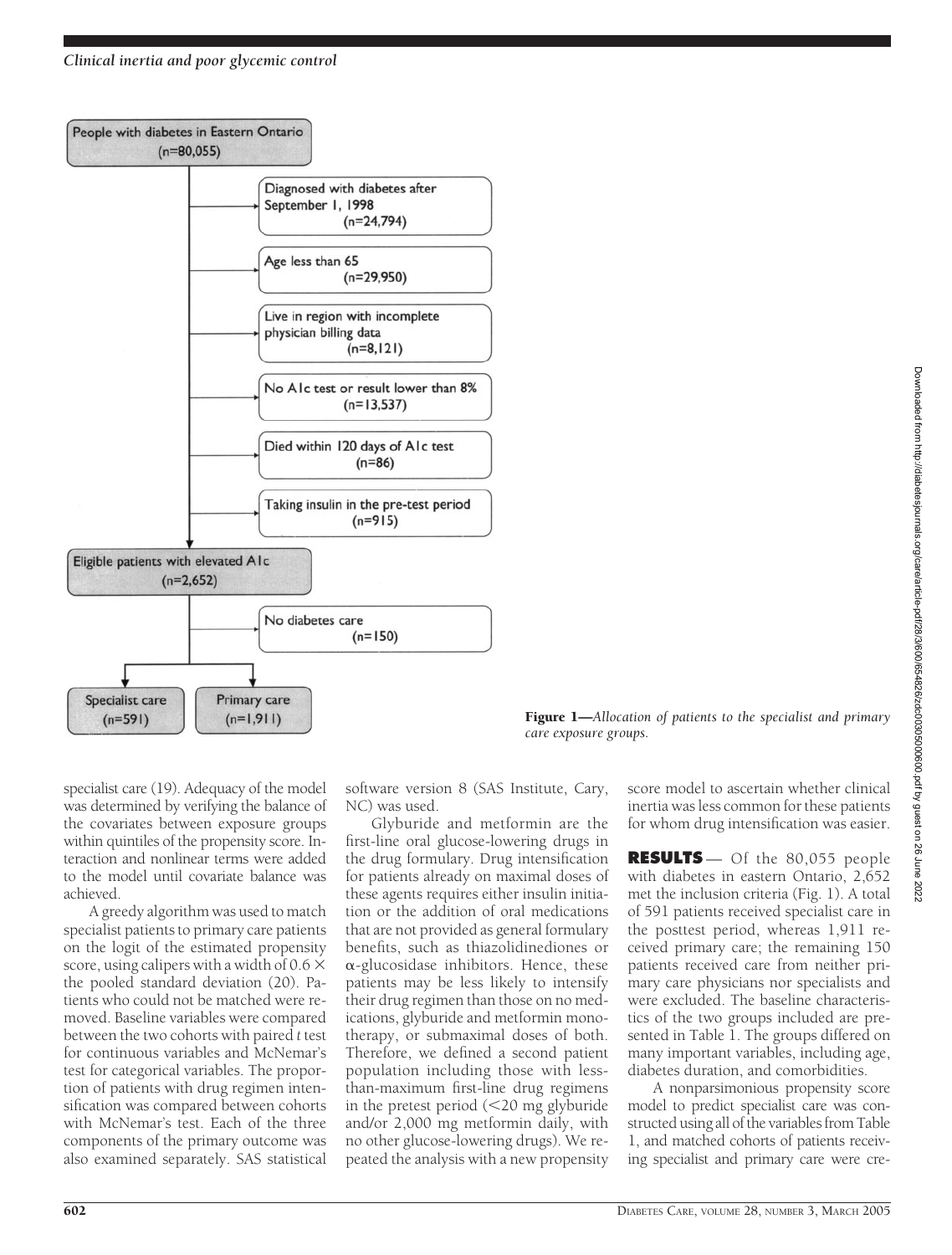## **Table 1—***Characteristics of the whole population*

|                                                                 | Specialist care patients | Primary care patients | P value  |
|-----------------------------------------------------------------|--------------------------|-----------------------|----------|
| n                                                               | 591                      | 1,911                 |          |
| Male                                                            | 52.6%                    | 48.3%                 | 0.07     |
| Age (years)                                                     | $73.1 \pm 5.6$           | $74.3 \pm 6.2$        | < 0.0001 |
| Diabetes duration >5 years                                      | 75.3%                    | 69.7%                 | 0.009    |
| Alc $(\%)$                                                      | $9.3 \pm 1.3$            | $9.1 \pm 1.3$         | 0.001    |
| Rural residence                                                 | 5.4%                     | 18.0%                 | < 0.0001 |
| Long-term care resident                                         | 1.0%                     | 3.7%                  | 0.001    |
| Low income (see text for definitions)                           | 24.0%                    | 35.2%                 | < 0.0001 |
| Any hospitalization in previous year                            | 14.0%                    | 10.7%                 | 0.02     |
| Hypo- or hyperglycemia hospitalization in previous year         | 0.2%                     | $0.1\%$               | 0.7      |
| Retinal photocoagulation in previous year                       | 4.9%                     | 2.5%                  | 0.002    |
| Cardiovascular disease-related hospitalization in previous year | 4.9%                     | 4.2%                  | 0.5      |
| Cardiovascular procedure in previous year                       | 1.0%                     | 1.0%                  | 1.0      |
| Use of nitrates in previous year                                | 23.5%                    | 17.9%                 | 0.002    |
| Use of oral corticosteroid in previous year                     | 5.8%                     | $4.0\%$               | 0.08     |
| Use of thyroid drugs in previous year                           | 13.5%                    | 13.7%                 | 0.9      |
| Number of drugs prescribed in previous year                     | $10.8 \pm 6.1$           | $9.9 \pm 5.9$         | 0.002    |
| Number of capillary test strips received in previous year       | $216 \pm 270$            | $126 \pm 198$         | < 0.0001 |
| Number of emergency department visits in previous year          | $0.6 \pm 1.3$            | $0.4 \pm 1.0$         | 0.0009   |
| Number of visits to any physician in previous year              | $15.9 \pm 10.1$          | $13.2 \pm 9.8$        | < 0.0001 |

Data are means  $\pm$  SD unless otherwise indicated.

ated. Six patients from the specialist care group could not be matched to someone from the primary care group, so each cohort included 585 patients. The characteristics of the matched cohorts are presented in Table 2. They were well balanced with respect to all of the measured covariates.

The proportion of patients with drug regimen intensification in response to poor glycemic control was low in both cohorts but was significantly higher in the specialist care cohort (45.1%) than in the primary care cohort  $(37.4\%, P = 0.009)$ (Fig. 2*A*). Most of this difference occurred because five times as many specialists' patients started insulin in response to the elevated A1c (8.5 vs.  $1.7\%$ ,  $P < 0.0001$ ). Adding a new oral drug or increasing the dose of an existing oral drug was more common, but the difference between specialists and primary care providers was

## **Table 2—***Characteristics of matched cohorts*

|                                                                 | Specialist care patients | Primary care patients | P value |
|-----------------------------------------------------------------|--------------------------|-----------------------|---------|
| п                                                               | 585                      | 585                   |         |
| Male                                                            | 52.8%                    | 52.5%                 | 0.9     |
| Age (years)                                                     | $73.1 \pm 5.6$           | $73.1 \pm 5.8$        | 0.9     |
| Diabetes duration >5 years                                      | 75.2%                    | 76.4%                 | 0.6     |
| Alc $(\%)$                                                      | $9.3 \pm 1.3$            | $9.3 \pm 1.4$         | 0.5     |
| Rural residence                                                 | 5.5%                     | 5.6%                  | 0.9     |
| Long-term care resident                                         | 1.0%                     | 1.2%                  | 0.7     |
| Low income (see text for definitions)                           | 23.6%                    | 24.8%                 | 0.6     |
| Any hospitalization in previous year                            | 13.8%                    | 15.4%                 | 0.5     |
| Hypo- or hyperglycemia hospitalization in previous year         | 0.2%                     | $0\%$                 | 1.0     |
| Retinal photocoagulation in previous year                       | 4.6%                     | 4.4%                  | 0.9     |
| Cardiovascular disease-related hospitalization in previous year | 5.0%                     | $6.0\%$               | 0.4     |
| Cardiovascular procedure in previous year                       | 1.0%                     | 1.7%                  | 0.3     |
| Use of nitrates in previous year                                | 23.4%                    | 24.3%                 | 0.7     |
| Use of oral corticosteroid in previous year                     | 5.8%                     | $6.0\%$               | 0.9     |
| Use of thyroid drugs in previous year                           | 13.5%                    | 14.0%                 | 0.8     |
| Number of drugs prescribed in previous year                     | $10.8 \pm 6.1$           | $11.1 \pm 6.5$        | 0.3     |
| Number of capillary test strips received in previous year       | $209 \pm 253$            | $210 \pm 261$         | 0.9     |
| Number of emergency department visits in previous year          | $0.6 \pm 1.3$            | $0.7 \pm 1.3$         | 0.6     |
| Number of visits to any physician in previous year              | $15.7 \pm 9.7$           | $15.8 \pm 11.2$       | 0.9     |
| Data are means $\pm$ CD unless otherwise indicated              |                          |                       |         |

Data are means  $\pm$  SD unless otherwise indicated.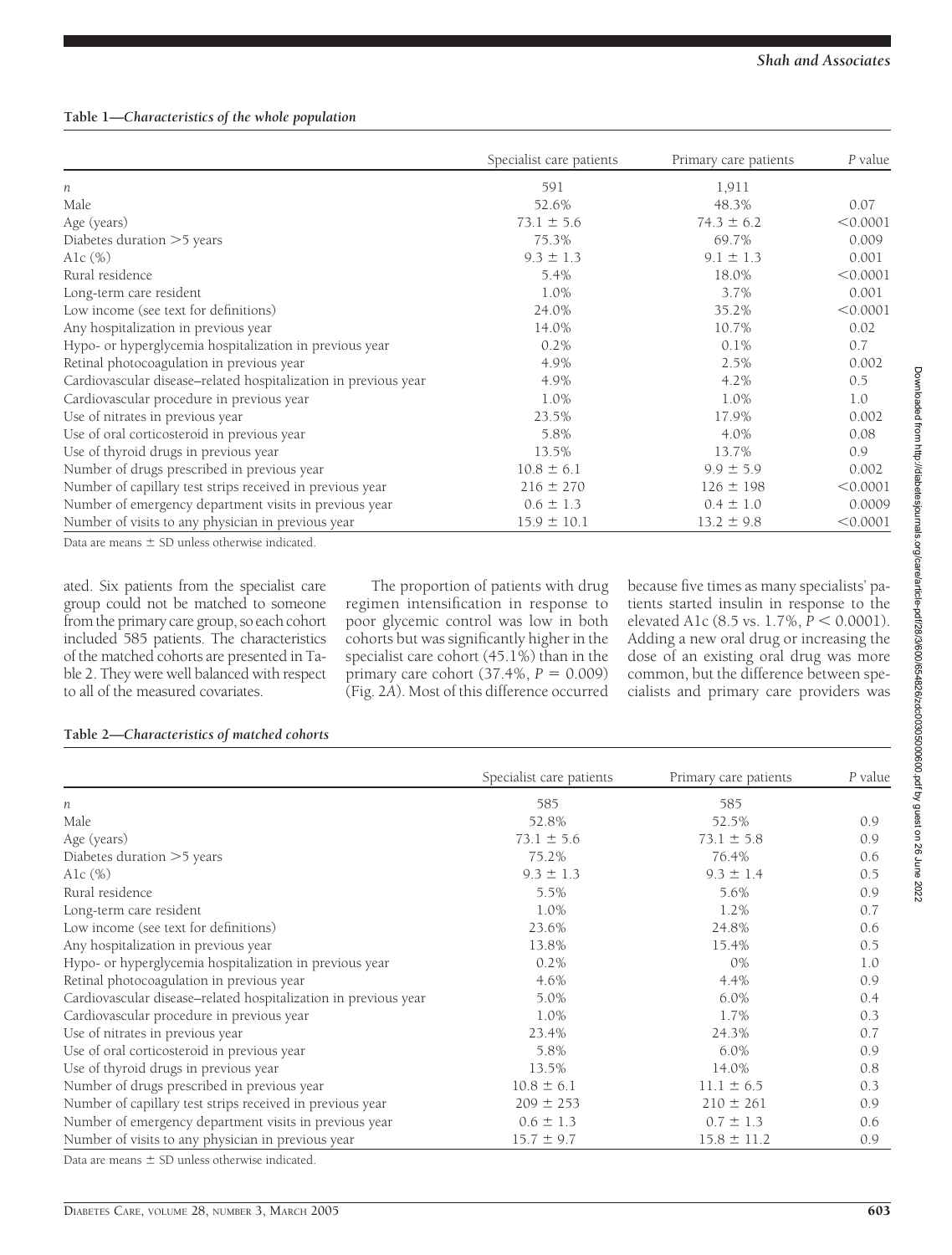## *Clinical inertia and poor glycemic control*



Figure 2—*Proportion of patients with drug regimen intensification in response to poor glycemic control.* A*: All eligible diabetic patients.* B*: Patients with no glucose-lowering drugs, glyburide or metformin monotherapy, or submaximal doses of both of these agents.*

small and did not reach statistical significance.

Intensifying treatment is most straightforward for patients who are taking no glucose-lowering medications, glyburide or metformin monotherapy, or less-than-maximum doses of both of these agents. Drug intensification for these patients requires neither insulin nor medications with formulary restrictions. There were 479 such patients receiving specialist care and 1,675 receiving primary care. Propensity score-matched co-

horts, each containing 474 patients, were created, and all baseline characteristics were balanced between them (not shown). Only 47.7% of the specialist care cohort and 40.5% of the primary care cohort intensified their drug treatment ( $P =$ 0.03), again mostly due to more frequent insulin initiation (Fig. 2*B*).

Analyses using logistic regression rather than propensity score–based matching yielded similar results and are therefore not presented here. We separately examined only patients who had

continuity of care, defined as at least two visits in the year before the elevated A1c test with the same physician seen in the posttest period. The results were similar to those of the main analysis, but because of a smaller sample size, they were no longer statistically significant.

**CONCLUSIONS** — Clinical inertia compromises the management of patients with diabetes, regardless of the specialty of their physician. Less than one-half of patients with poor glycemic control re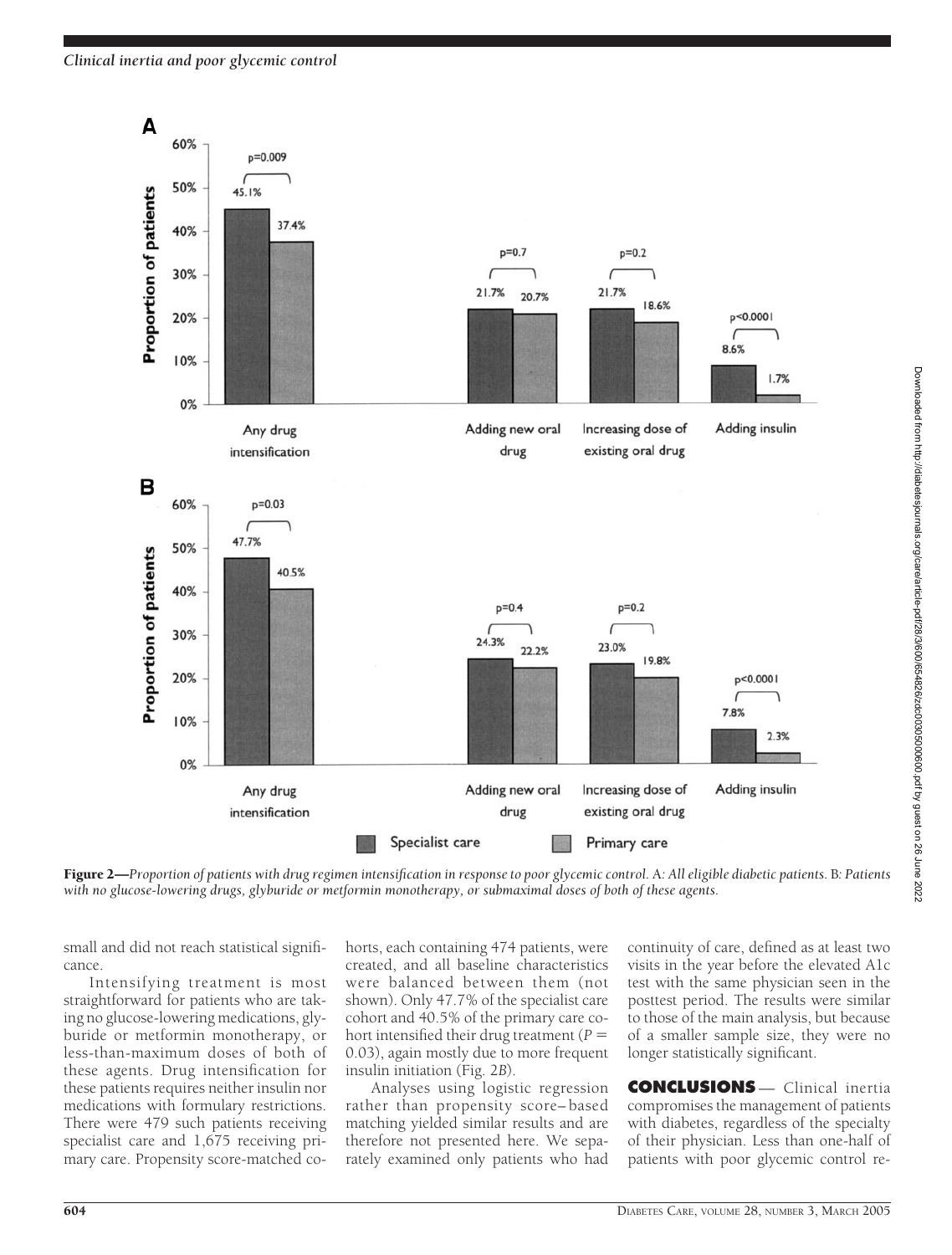ceived intensification of their glucoselowering treatment. These populationlevel results corroborate the findings of previous studies of individual practices, which showed inadequate pharmacological response to poor control (8–10). For patients not taking maximum doses of glyburide and metformin, drug intensification is relatively straightforward, as it requires only the addition or increase in dose of either first-line drug. Despite this, drug intensification remained infrequent for these patients.

We do not suggest that high-quality care necessitates drug intensification for all patients with A1c elevations. There may be valid clinical or social circumstances not apparent from the data that justify not intensifying therapy, such as significant hypoglycemia despite the elevated A1c or comorbidities limiting life expectancy, where nutritional and behavioral modification is more appropriate. However, these circumstances apply to a minority of patients, and the UKPDS (U.K. Prospective Diabetes Study) showed that escalating drug therapy is required to maintain intensive control and prevent complications (21).

Specialists were less prone to clinical inertia than primary care practitioners, perhaps because specialists are able to focus more closely on diabetes and its related conditions during patient visits. Much of the difference between specialists and primary care practitioners was due to more frequent initiation of insulin therapy, which reflects specialists' greater familiarity with prescribing insulin. Furthermore, patients who are referred to specialists may be those who are more willing to accept insulin initiation, and this confounding could not be controlled for. Rather than being unwilling to initiate insulin therapy, primary care practitioners may simply have lacked the necessary resources to do so conveniently and safely. In this circumstance, the appropriate reaction to elevated A1c results would be specialist referral; however, we did not include this in our drug intensification outcome. One solution to help primary care practitioners may be to increase accessibility to diabetes educators, who can assist with teaching and monitoring patients, thereby facilitating insulin initiation in the primary care setting without the need for specialist consultation. Such changes could improve patient outcomes, particularly for those who delay or neglect

starting insulin because they are unable to access specialty care.

Clinical inertia could be overestimated in this study because the data measure prescriptions actually filled in pharmacies, not what was recommended by physicians. In addition, some forms of drug intensification, such as increasing the dose of a medication that the patient already has a supply of, may not require a new prescription to be filled immediately and therefore may not be captured in the prescription database. However, the drug program only allows a 3-month supply of medications to be dispensed at a time, so the posttest period should have been sufficiently long to capture the new, higherdosed prescription. Conversely, drug intensification may be overestimated because the data do not measure patient compliance with medications or whether newly prescribed drugs were discontinued or not tolerated. Because this study was cross-sectional in design, we were unable to determine whether drug intensification resulted in improvement in A1c, nor could we identify the length of time or number of tests with elevated A1c levels.

Of note, policies restricting formulary access to newer, more expensive medications did not appear to be important contributors to clinical inertia. Drug intensification was infrequent, even for patients not receiving the maximum dose of both first-line drugs; these policies should not hinder drug intensification for such patients.

Several causes of clinical inertia have been proposed (7). Patients may be reticent to add new medications, especially insulin, to their already complicated treatment regimens. Physicians and patients may perceive that the patient's status is already improving and therefore does not justify any action. Physicians may overestimate their own adherence with guidelines or they may lack the practice organizational structure to facilitate guideline adherence. These barriers must be overcome to counteract clinical inertia. Better awareness of glycemic control targets, electronic tracking and alerting systems for A1c results, and more tools and resources to assist with implementing intensive glucose lowering may assist physicians with adhering to the best practices.

Although there were some differences between specialists and primary care physicians, both groups were insufficiently aggressive at intensifying glucoselowering treatment for diabetic patients with poor glycemic control. These data were collected 1 year after the publication of the UKPDS, when its findings were being widely disseminated and discussed, yet they were not broadly implemented in this population. Interventions to identify and combat clinical inertia should improve patients' care and outcomes.

**Acknowledgments**— The Canadian Institute of Health Research supports B.R.S. with a Clinician-Scientist Award and A.L. as a Senior Scientist. C.v.W. is a Career Scientist of the Ontario Ministry of Health. This study was presented as an abstract at the 2004 Canadian Diabetes Association Conference, Québec City, Québec, 27-30 October 2004.

We gratefully thank Dr. Peter Austin and Deanna Rothwell for assistance.

#### **References**

- 1. Diabetes Control and Complications Trial Research Group: The effect of intensive treatment of diabetes on the development and progression of long-term complications in insulin-dependent diabetes mellitus. *N Engl J Med* 329:977–986, 1993
- 2. UK Prospective Diabetes Study (UKPDS) Group: Intensive blood-glucose control with sulphonylureas or insulin compared with conventional treatment and risk of complications in patients with type 2 diabetes (UKPDS 33). *Lancet* 352:837–853, 1998
- 3. UK Prospective Diabetes Study (UKPDS) Group: Effect of intensive blood-glucose control with metformin on complications in overweight patients with type 2 diabetes (UKPDS 34). *Lancet* 352:854–865, 1998
- 4. American Diabetes Association: Standards of medical care in diabetes. *Diabetes Care* 27 (Suppl. 1):S15–S35, 2004
- 5. Harris MI, Eastman RC, Cowie CC, Flegal KM, Eberhardt MS: Racial and ethnic differences in glycemic control of adults with type 2 diabetes.*Diabetes Care* 22:403– 408, 1999
- 6. Saaddine JB, Engelgau MM, Beckles GL, Gregg EW, Thompson TJ, Narayan KMV: A diabetes report card for the United States: quality of care in the 1990s. *Ann Intern Med* 136:565–574, 2002
- 7. Phillips LS, Branch WT, Jr, Cook CB, Doyle JP, El Kebbi IM, Gallina DL, Miller CD, Ziemer DC, Barnes CS: Clinical inertia. *Ann Intern Med* 135:825–834, 2001
- 8. Brown JB, Nichols GA: Slow response to loss of glycemic control in type 2 diabetes mellitus. *Am J Manag Care* 9:213–217, 2003